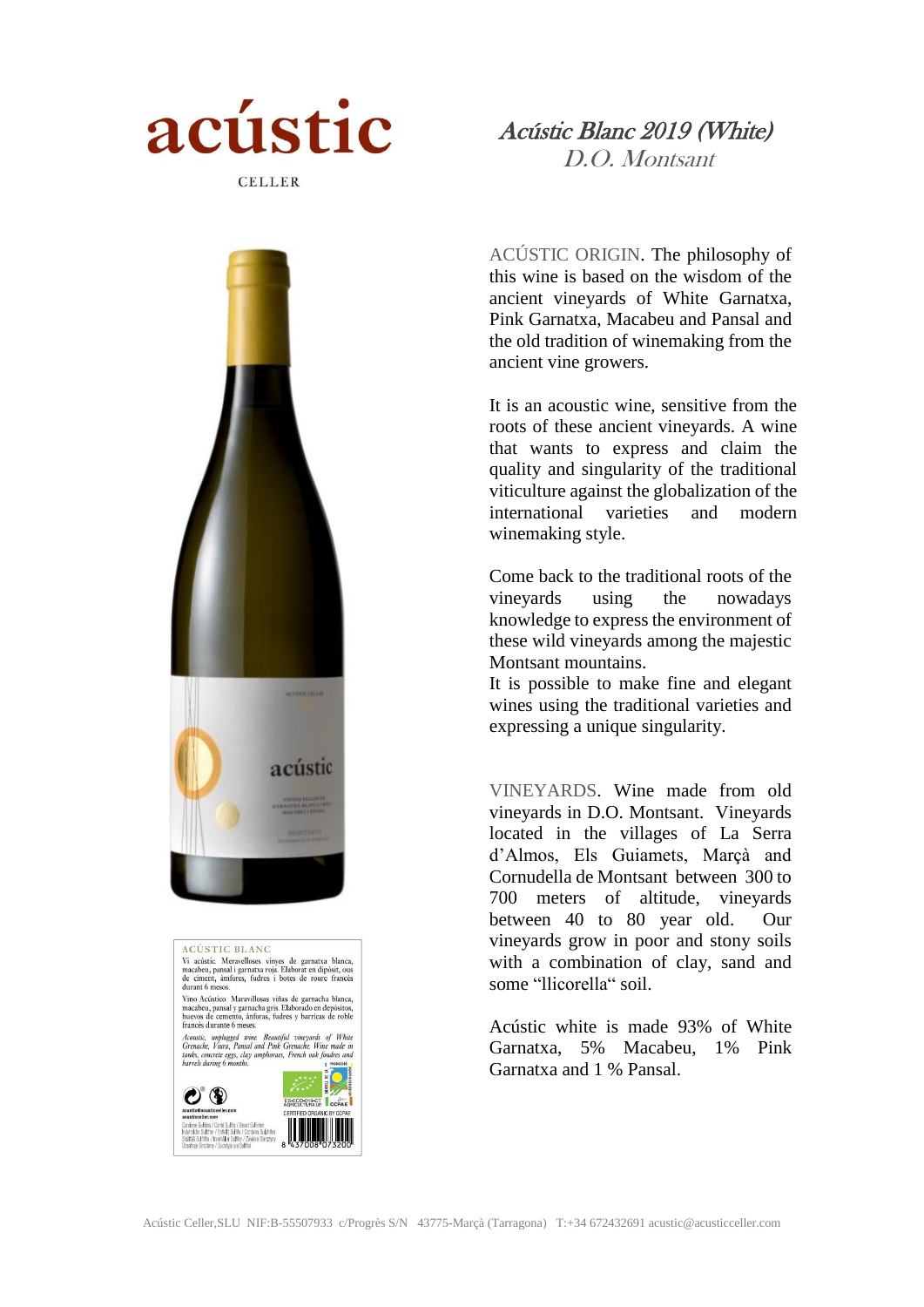WINEMAKING. Harvesting the grape when it is fully ripe. Selection by hand in the vineyard and in the cellar.

Cold maceration with the skins for 2 days before fermentation.

70% fermented in Stainless steel tank and 30% fermented in new French oak barrels in low temperature to keep the fruitiness of the wine.

IDENTITY. Natural label where there is a drawing which can be an acoustic instrument like a guitar or a cello or it can be a grape berry with the lines of a wine ……..depending on the acoustic feeling of oneself.

ORGANIC WINE.

## AWARDS.

Acústic white 2019:

93/100 points Premios AkataVino CIVAS 2021 and Civas Gold Or medal. 92/100 points Guía de Vinos Gourmets 2022 92/100 points Peñín Guide 2022

Acústic white 2018:

95/100 points Guía de Vinos Gourmets 2021

91/100 points Peñín Guide 2021

90/100 points Wine Advocate 2020 (Robert Parker)

90/100 points in Vinous (USA) by Josh Reynolds.

Acústic white 2017:

91 / 100 points Peñín Guide 2019 91 / 100 points Peñín Guide 2020 Chosen better Institutional White Wine 2019 of DO Montsant. 92 / 100 points AkataVino Awards CIVAS 2019

Acústic white 2016: 91 / 100 points Peñín Guide 2018 91 / 100 points Peñín Guide 2019

91 / 100 points Peñín Guide 2020

90 /100 points Mi Vino magazine february 2019

Acústic white 2015:

Institutional Wine of DO Montsant.

91 /100 points Wine Advocate 2016 (Robert Parker).

91 / 100 points of the Wine Spectator Magazine, October 2016.

92 / 100 points Peñín Guide 2017.

90 / 100 points Robert Parker 2016.

94 / 100 points Gold Medal. AkataVinos 2017.

92 / 100 points Peñín Guide 2018.

90 / 100 points Peñín Guide 2019.

Acústic white 2014:

90 / 100 points Guía Peñín 2016. 90 / 100 points Guía Peñín 2017. 91 / 100 points Stephan Tanzer's International Wine Cellar – USA 2016. 90 / 100 points Guía Peñín 2019. Acústic white 2013 9,53/10 points Guia de Catalunya 2015 89 / 100 points Wine Advocate 2015 (Robert Parker). 90 / 100 points French Wine Guide "Gilbert&Gaillard". July 2015.

91/ 100 points Peñín guide 2016.

Acústic white 2012: 90 / 100 points Stephen Tanzer's International Wine Cellar, 2013/2014. 90/ 100 points Peñín guide 2015.

17 / 20 points by Jancis Robinson 2015.

92/ 100 points Peñín guide 2016.

Acústic white 2011: 93 / 100 points Peñín guide 2015. 90 / 100 points Stephen Tanzer's International Wine Cellar, 2012. 9,4 / 10 points Guia de Vins de Catalunya 2014.

Acústic white 2010: 90 / 100 points Jeb Dunnuck's. 91 / 100 points Peñín guide 2013.